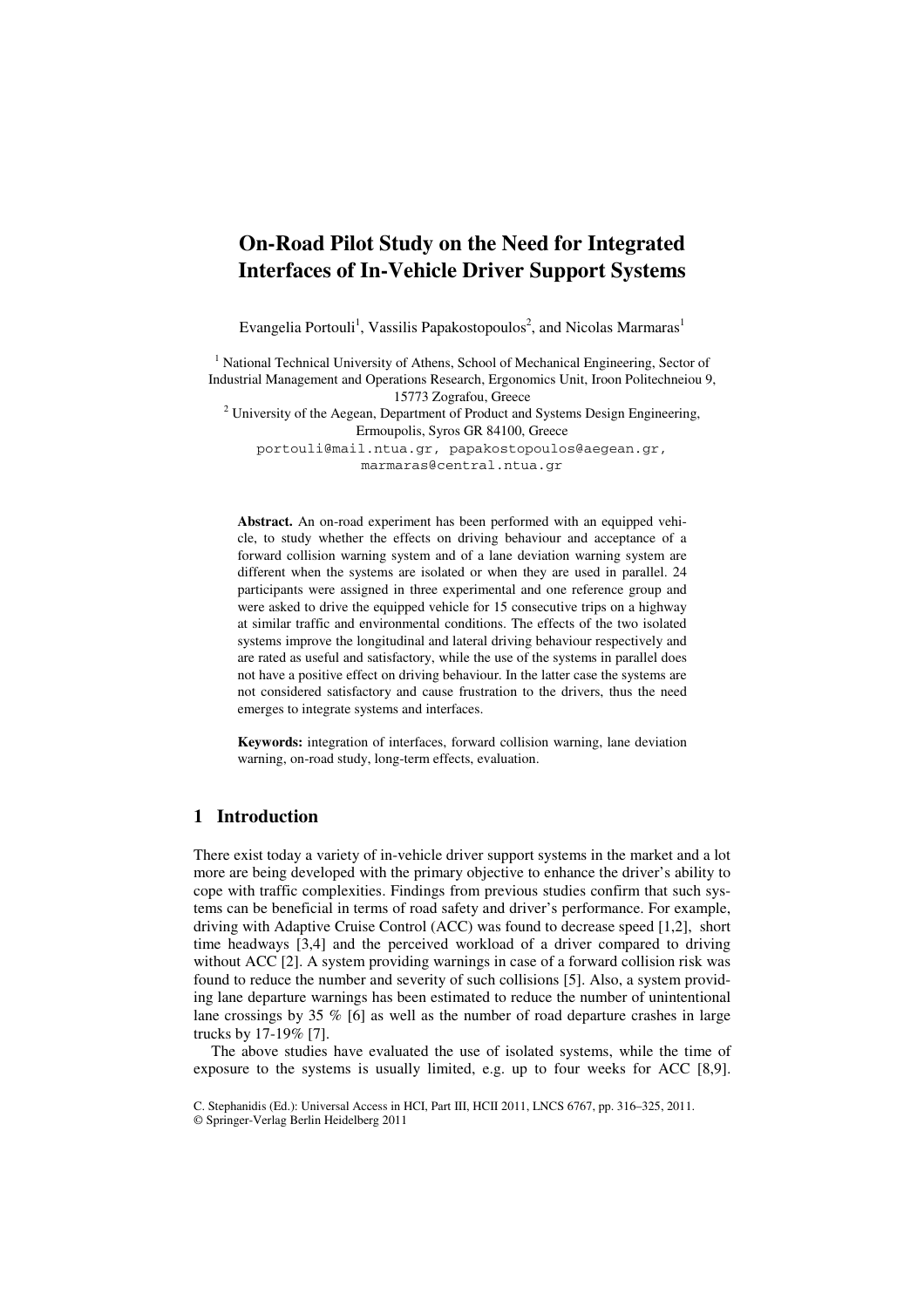However, the effects on driving behaviour when using various systems in parallel may be different than the effects of isolated systems. Parallel warnings from different systems may result in driver's overload and even confusion, possibly resulting in effects adverse than the desired ones [10,11,12]. Also, system evaluation studies are mostly performed in driving simulators and not in real traffic conditions.

The objectives of the work presented in this paper were to study in real traffic conditions the effects on driving behaviour and acceptance of two systems, namely a Forward Collision Warning (FCW) and a Lane Departure Warning (LDW) system, when the systems are isolated and when they are used in parallel, and to study how effects and acceptance evolve in the long-term. To our knowledge there is no published report about a long-term on-road study of the effects from the parallel use of two systems, providing both longitudinal and lateral support.

## **2 Method**

A one-way, unrelated samples experimental design was used. The independent variable was the warnings provided to the participants with three alternatives, warnings provided only by the FCW system (Group FCW), warnings provided only by the LDW system (Group LDW), warnings provided by both the FCW and LDW systems in parallel (Group Both), whereas the reference group (Group None) did not receive any warnings. During the experiment both systems were operating and the generated warnings were recorded in all four experimental conditions. However the participants were receiving only warnings according to the group to which they had been assigned. The primary dependent variable was the number of warnings generated by each system. Other dependent variables were calculated from vehicle-related measurements as explained below and subjective ratings.

In total, twenty-four experienced drivers, 14 males and 10 females, aged between 21-50 (mean=32,9 sd=7,6), participated in this study. They were holding a driving license for at least 3 years (mean=12,4 sd=6,9). Their annual mileage ranged between 5000 to 100000 km (mean=27583,3 sd=23564,7). Participants were recruited through an announcement in local newspapers. The 24 participants were equally allocated into the four groups: two groups experienced one isolated system (Group FCW, Group LDW), a third group experienced both systems in parallel (Group Both), while in the reference group participants experienced no system (Group None). To eliminate the effect of confounding variables, participants in the four groups were matched in terms of age and driving experience.

The experiment was performed using an equipped research vehicle (Lancia Thesis 2.4 Emblema), belonging to the Centre for Research and Technology Hellas, under the framework of the AIDE European project (contract IST-1-507674-IP). This vehicle is equipped, among others, with a front obstacle detection radar, a lane recognition camera, a central PC, a special central mirror with integrated warning lights, enabling the simulation of several driving assistance systems, using various activation criteria and HMI alternatives.

Two systems were simulated in this experiment, a frontal collision warning (FCW) system and a lane departure warning (LDW) system. The criterion for the activation of the FCW was: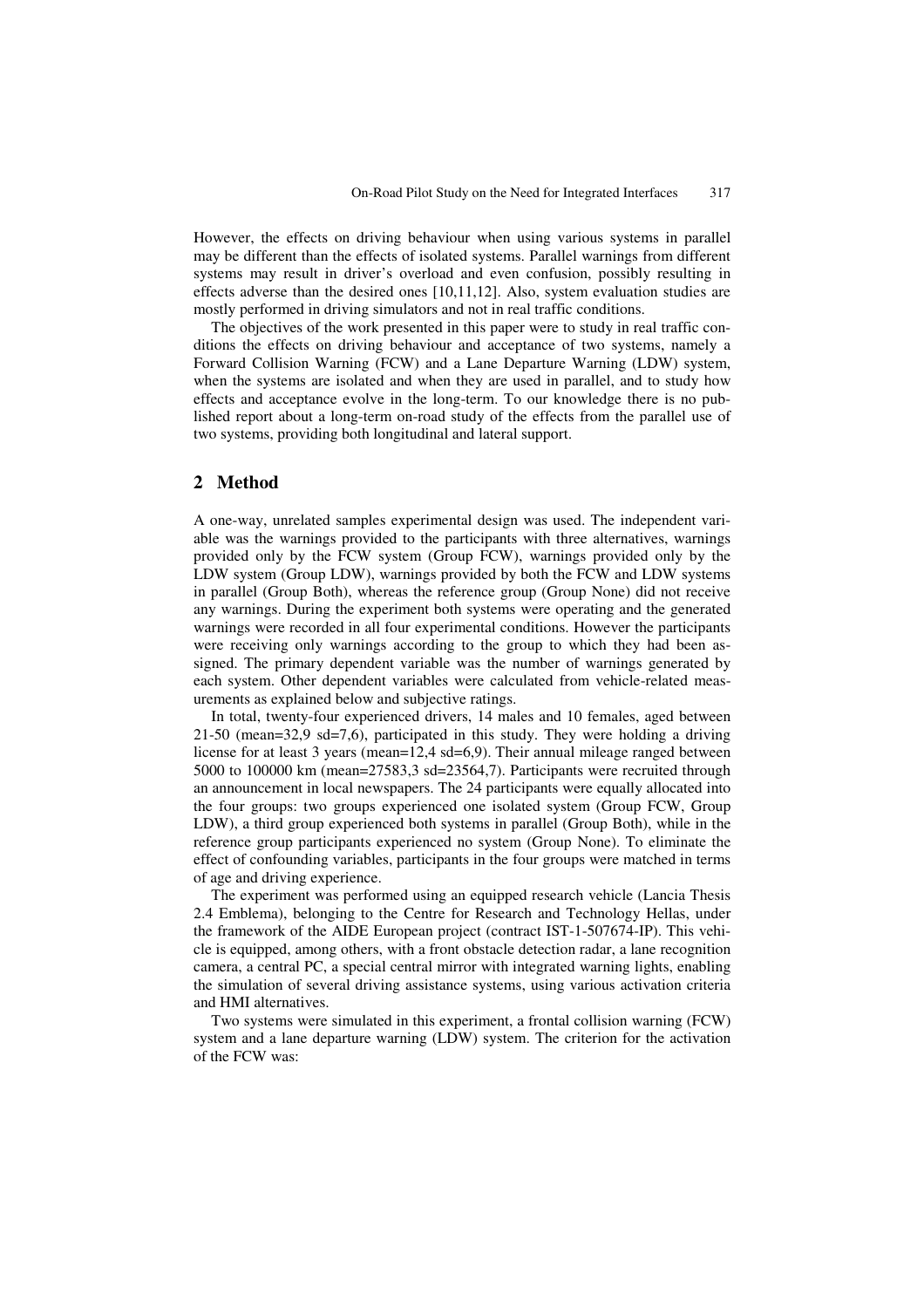#### 318 E. Portouli, V. Papakostopoulos, and N. Marmaras

$$
D_w = (v_{\text{driver}} T_{\text{driver}}) + (v_{\text{driver}}^2 / (2 d_{\text{driver}}) - (v_{\text{drone}}^2 / (2 d_{\text{drone}})).
$$
 (1)

where:  $D_w$  [m] is the warning distance,  $v_{\text{driver}}$  [m/s] is the speed of following driver;  $T_{\text{diver}}$  [s] is the assumed driver's reaction time to an event set to 0.5 s for imminent warnings and to 1.5 s for cautionary warnings,  $d_{\text{driver}}$  [m/s<sup>2</sup>] is the assumed deceleration of the driver's vehicle (was set to 5 m/s<sup>2</sup>),  $v_{\text{drone}}$  [m/s] is the speed of the lead vehicle,  $d_{\text{drone}}$  [m/s<sup>2</sup>] is the assumed deceleration of the lead vehicle (was set to 5  $\text{m/s}^2$ ). When the actual distance was less than the warning distance, a warning was given in two levels, as a yellow light on the central mirror for cautionary warnings and as a red light on the central mirror plus an auditory alarm for imminent warnings. The LDW system provided a warning when the time-to-line crossing was less than 0.4 s. This system was active only for speeds greater than 50 km/h. The warning consisted of a sound, like the one heard when a vehicle drives over rumble strips.

The duration of the study was 15 weeks. After an initial familiarization trip with the research vehicle and after being informed about the systems functionalities, participants were asked to drive the vehicle once a week for 15 consecutive times along a standard route. The highway route in each trip was 79 km with a speed limit of 120 km/h., thus trip duration was around 1 hour. Additionally, each trip of the same participant took place along the same highway route and on the same day of week and time of day, so that distance travelled, traffic conditions and exposure time to the systems tested were as much as possible similar for all trips of each participant.

With this design, we collected and analysed in total 360 trips (90 trips per group, 6 trips per week per group). Trip number was used to study effects of exposure to the system(s).

#### **3 Results**

The following vehicle-related measurements were directly recorded from the experimental vehicle with a frequency of 10 Hz: vehicle speed, lateral position, lead vehicle distance and number of warnings generated by each system. Based on these measurements, the following parameters were calculated: mean trip speed, percentage of driving time spent at headways less than 1 s, standard deviation of lateral position, number of lane changes per trip and percentage of lane changes performed with the use of direction lights per trip. During the analysis only data recorded during the highway driving were considered, while data recorded on the roads to and from the highway were excluded from the analysis.

Separate two-factorial ANOVA's and t-tests were performed for each group combination for the total sample of 90 trips and per trip within each group.

#### **3.1 Effects on Speed**

The mean speed per trip in the FCW group in the total sample (90 trips) was significantly lower than in the reference group None (p=0.034). No difference was found between all other combinations of groups. There was an effect of trip number, only in the group Both (p=0.061), where we note a mean speed increase with trip number.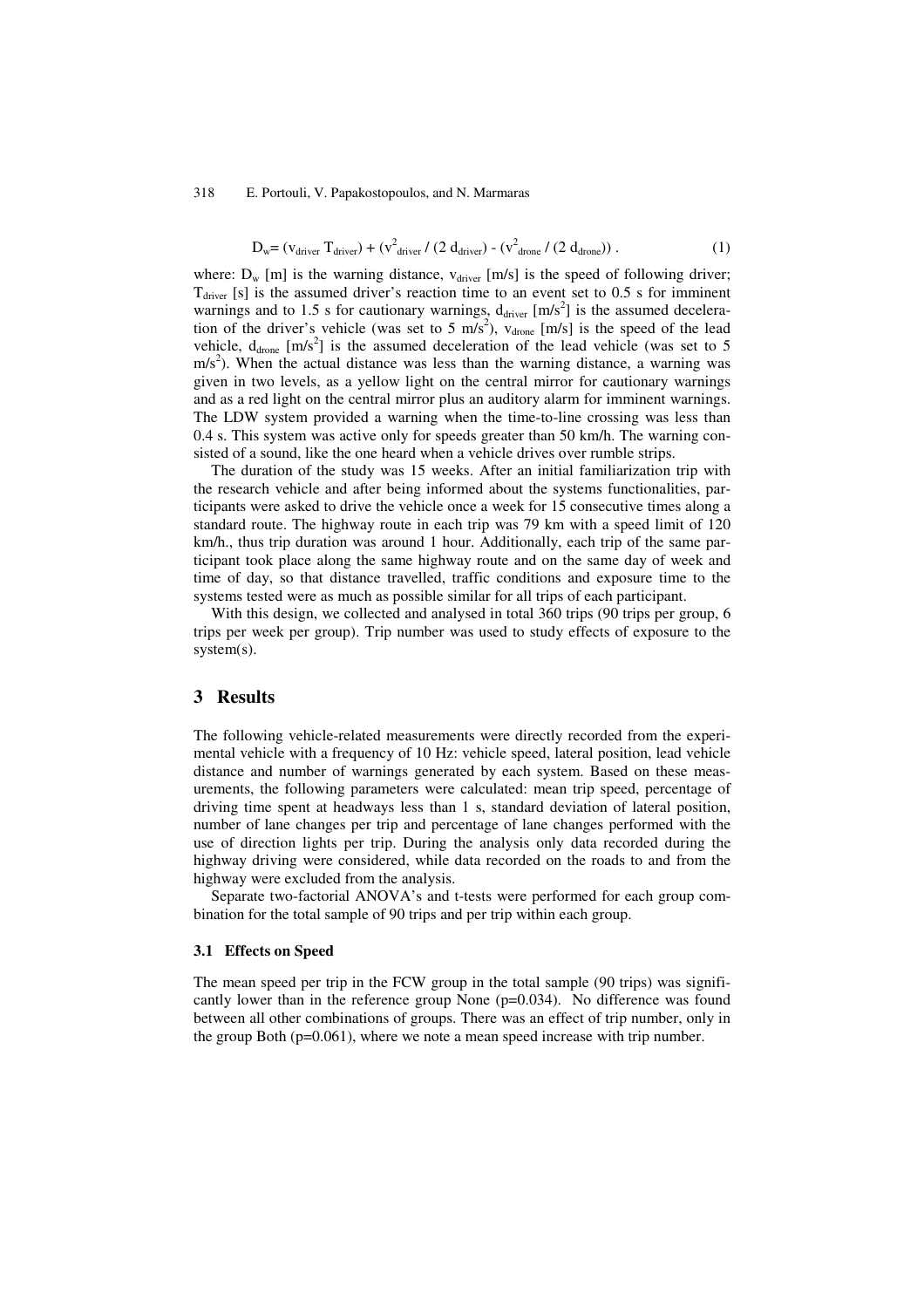

**Fig. 1.** The mean speed per trip and group

## **3.2 Effects on Longitudinal Driving Behaviour**

The mean number of imminent forward collision warnings (Fig. 2) generated by the FCW system per trip was significantly lower in the FCW group than in all the other three groups (FCW / LDW p=0.001, FCW / Both p=2.063  $10^{-7}$ , FCW / None p=2.559  $10^{-8}$ ). The mean number of forward collision warnings that would have been generated for the LDW group per trip was significantly lower in relation to the group Both  $(p=0.0057)$  and the reference group ( $p=0.0046$ ). No difference was found between the Both and the reference groups. No effect of trip number was found.



**Fig. 2.** Mean number of imminent frontal collision warnings per trip (visible/audible for the FCW and the Both groups only)

Participants in the FCW group spent significantly less time driving at short headway of less than 1 s (Fig. 3) compared to all the other groups (FCW / LDW p=0.099, FCW / Both p=2.382  $10^{-5}$ , FCW / None p=0.0005). Participants in the Both group spent significantly more time driving at short headway of less than 1 s compared to all other groups (Both / FCW p= $2.382 \, 10^{-5}$ , Both / LDW p=0.018, Both / None p=0.0229). Some effects of trip number were found for the Both group (p=0.098), where the percentage of time driving at short headway increases with trip number.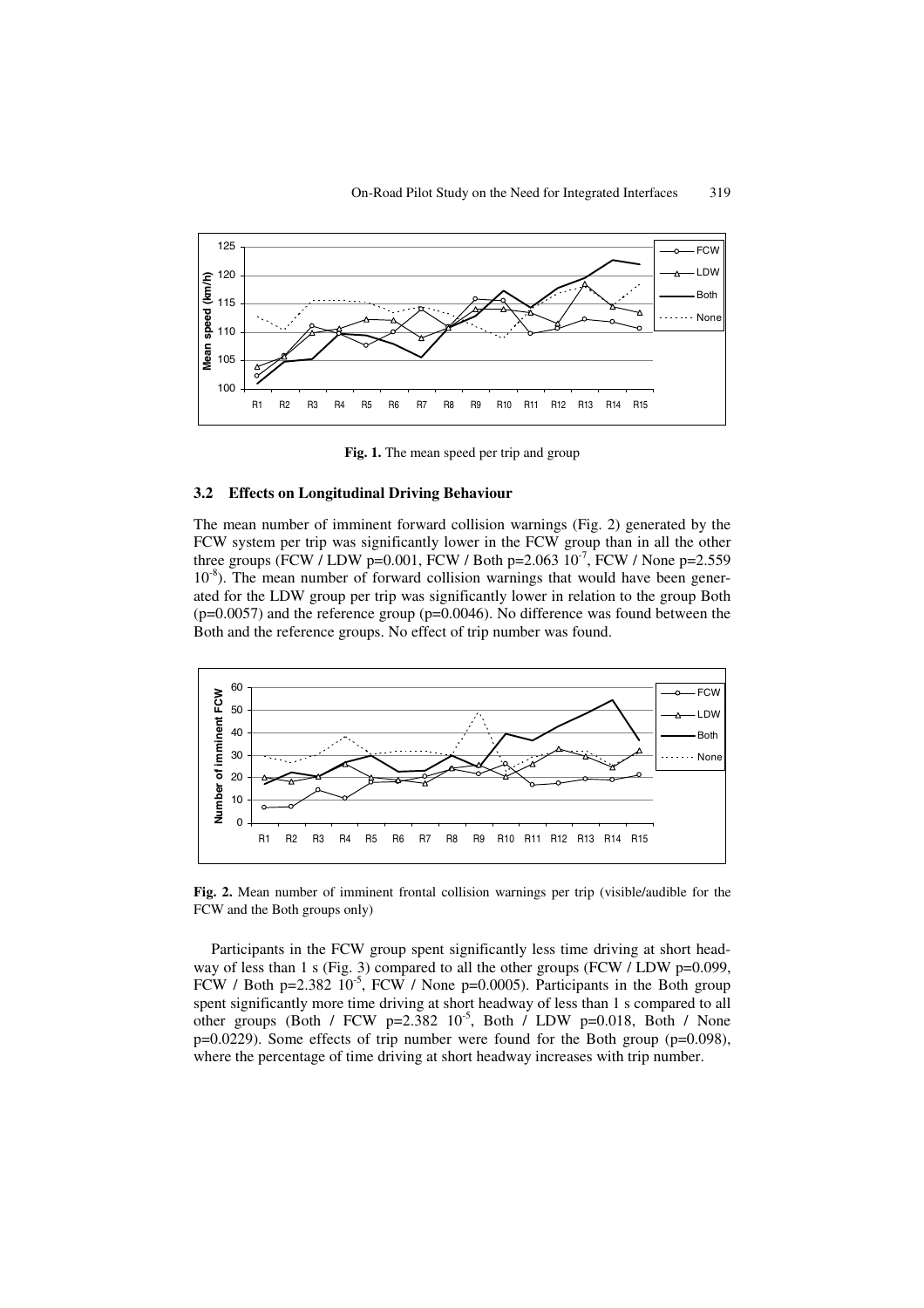

**Fig. 3.** Mean percentage of driving time at headways less than 1 s

#### **3.3 Effects on Lateral Driving Behaviour**

The mean number of lane departure warnings (Fig. 4) generated by the LDW system per trip was significantly lower in the LDW group than in all other groups (LDW / FCW p=3.91 10<sup>-33</sup>, LDW / Both p=7.238 10<sup>-13</sup>, LDW / None p=4.79 10<sup>-16</sup>). No difference was found among all other group combinations.

The lateral driving behaviour has been examined by using the mean standard deviation of lateral position per trip and the percentage of lane changes performed with the use of direction lights. Lane positions recordings during lane changes have been excluded from the analysis regarding lateral position. Therefore, the high values of mean standard deviation of lateral position (Fig. 5) found in this study compared to the ones in the literature should be attributed to the fact that in the present study, participants were asked to drive normally and were not instructed to maintain a steady lane position while driving.



**Fig. 4.** Mean number of lane departure warnings (audible for the LDW and the Both groups only)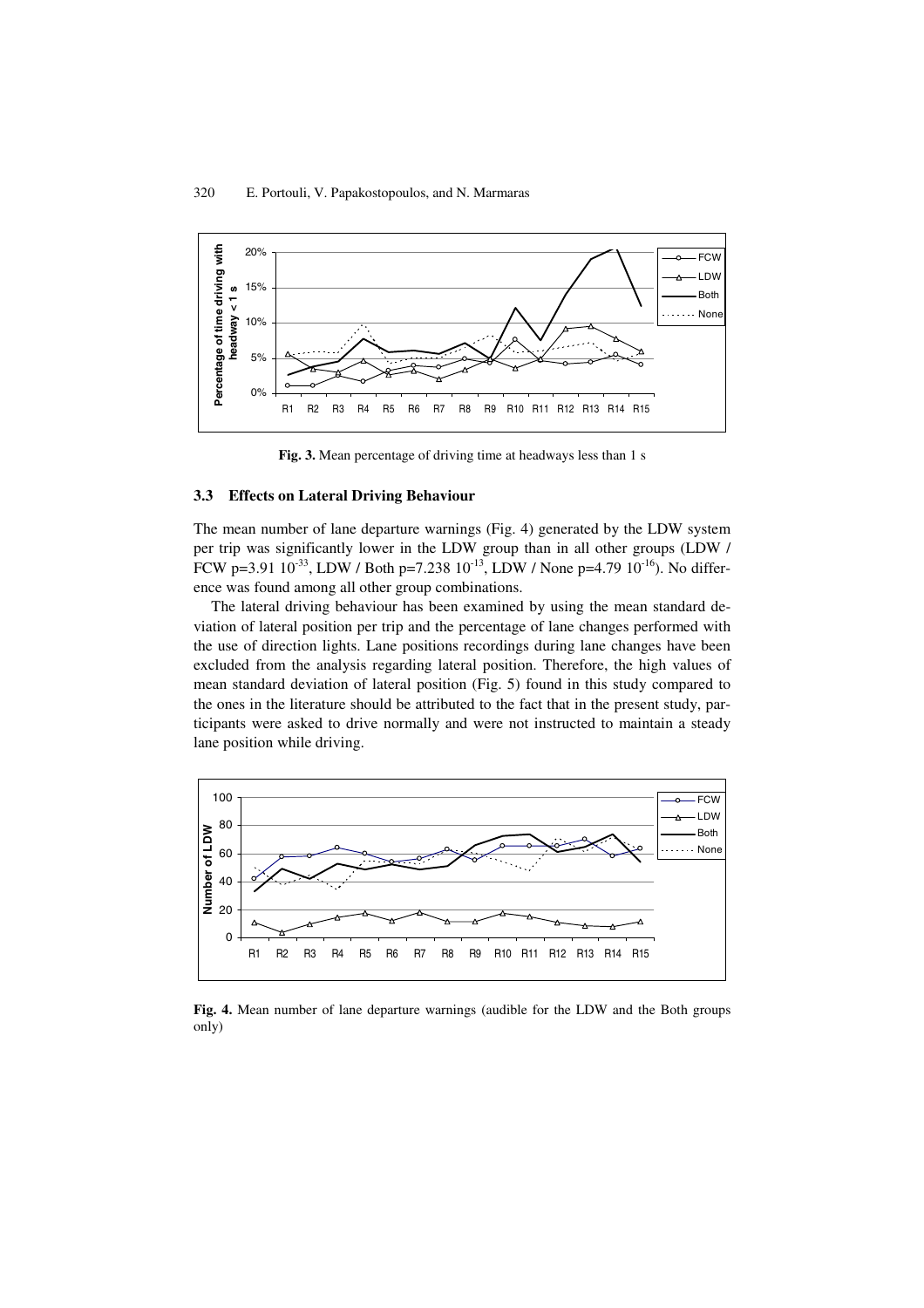The mean standard deviation of lateral position per trip was significantly lower in the LDW group compared to all the other groups (LDW / FCW  $p=1.048 \, 10^{-22}$ , LDW / Both p=5.687  $10^{-8}$ , LDW / None p=7.564  $10^{-11}$ ). The mean standard deviation of lateral position per trip was significantly higher in the FCW group compared to all the other groups (FCW / LDW p=1.048  $10^{-22}$ , FCW / Both p=0.00335, FCW / None  $p=2.285 \, 10^{-6}$ ). No difference was found among the Both group and the reference group.



**Fig. 5.** Mean standard deviation of lateral position (distance from lane centre) per trip (excluding lane changes)

No effect of group or trip number on total number of lane changes per trip (Fig. 6) was found. Participants in the LDW group performed a significantly greater percentage of lane changes using direction lights (Fig. 7) compared to the other groups (LDW / FCW p=1.0245  $10^{-15}$ , LDW / Both p=2.527  $10^{-9}$ , LDW / None p=8.74  $10^{-9}$ ). No other difference was found among the rest groups combinations.



**Fig. 6.** Number of lane changes per trip.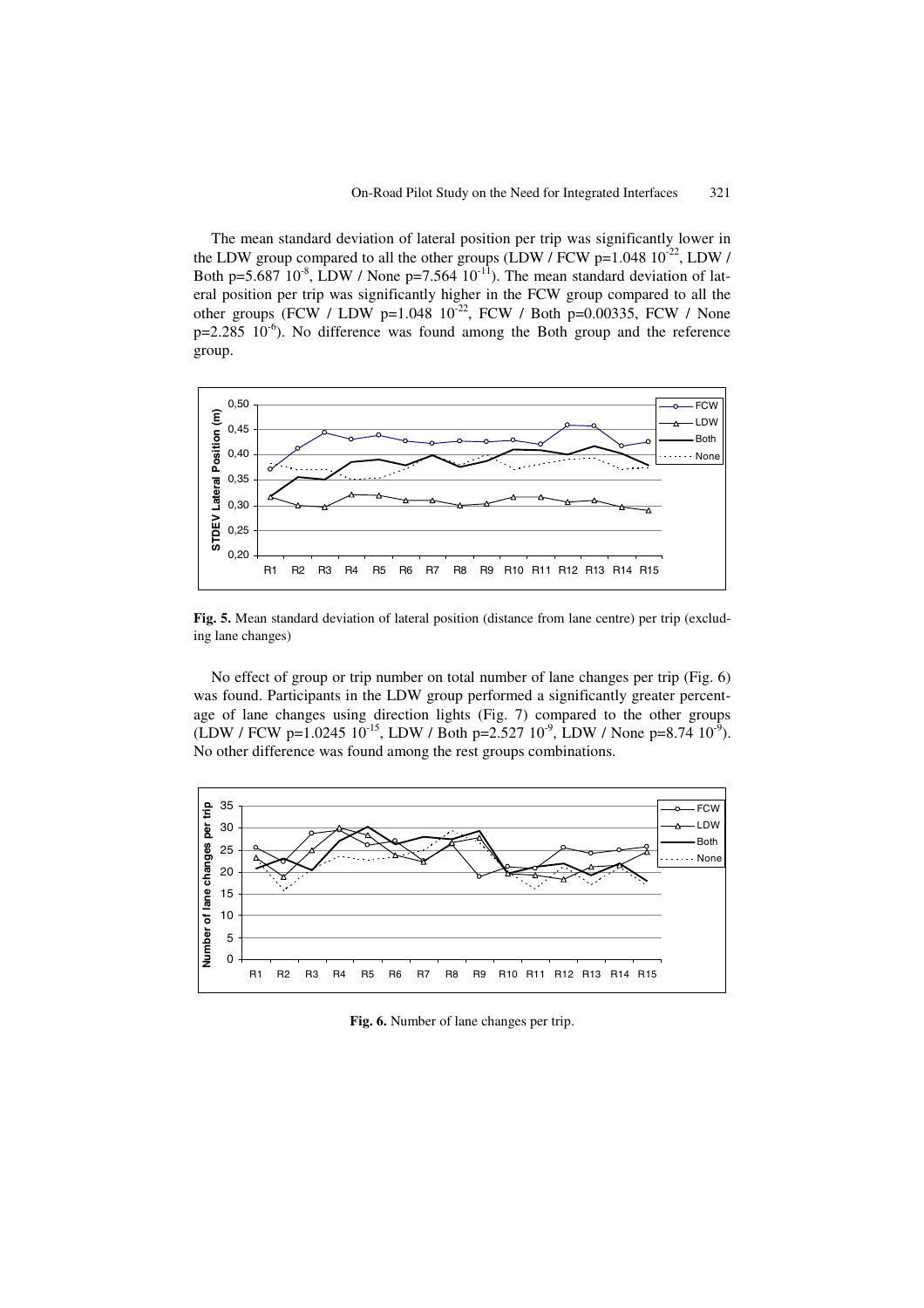

**Fig. 7.** Percentage of lane changes per trip with the use of direction lights

## **3.4 Subjective Ratings**

Subjective evaluation of the system(s) experienced was done by the participants of the groups FC, LDW and Both after the end of each trip. The acceptance scale of Van der Laan et al [13] was used, through which the participants ratings are synthesised in two dimensions: usefulness and satisfaction. Participants in the FCW and the Both groups rated the FCW system as useful (Fig. 8), the ratings are higher in the FCW group. Only participants from the FCW group rated the system as satisfactory, while participants from the Both group rated it negatively regarding satisfaction (Fig. 8), implying that the parallel use of the two systems may have caused irritation.



**Fig. 8.** The usefulness and satisfaction scores for the FCW system (visible and audible to FCW and Both groups)

The same was also found regarding the LDW system (Fig. 9). The participants in the LDW and the Both groups rated it as useful, but only participants from the LDW group rated it as satisfactory. The usefulness scores from the Both group are most of the times lower than those from the LDW group. The participants in the Both group have always (except from trip 10) rated it negatively regarding satisfaction.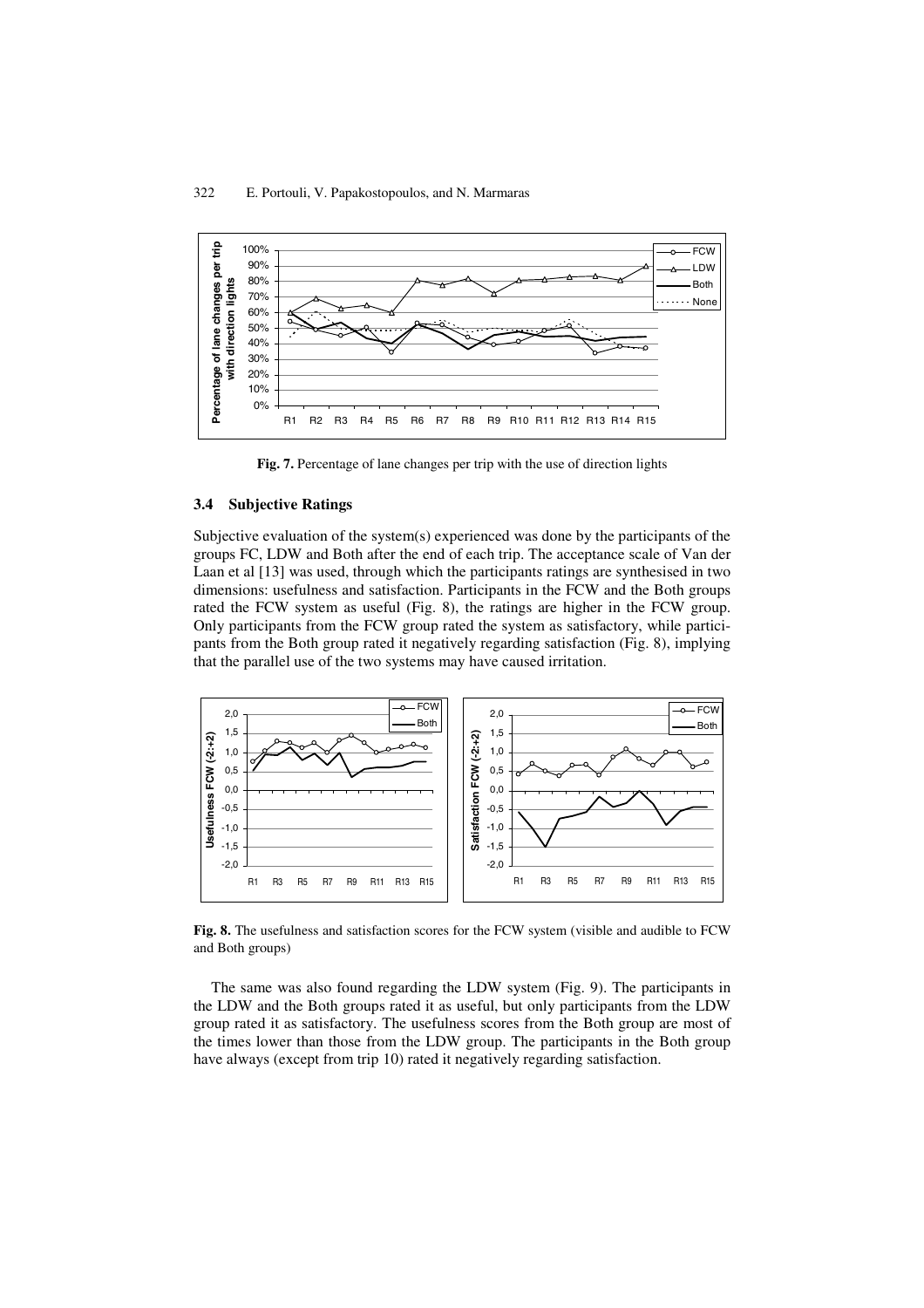

**Fig. 9.** The usefulness and satisfaction scores for the LDW system (audible to LDW and Both groups)

FCW and LDW systems are considered as both useful and satisfactory when experienced as isolated systems. When experienced in parallel, they are both rated as useful in terms of traffic safety but unsatisfactory. This could be simply, because the two parallel systems produced a rather noisy environment, causing a lot of irritation to drivers.

## **4 Discussion**

Although the number of participants per group was small, the total number of trips analysed per group was 90. Keeping in mind the possible inter-personal differences among participants in each group, results from this study indicate that there is a difference regarding the effects on driving behaviour and acceptance of the two systems that were tested, when these systems are isolated or are functioning in parallel but independently of each other.

When the FCW and the LDW systems were operating isolated, there was an improvement of longitudinal and lateral behaviour respectively. Participants in the FCW group were trying to minimize system warnings due to close-following, as shown by the lower number of warnings, and were driving less time at short headways  $\left\langle \langle 1 \rangle \right\rangle$ than the other groups. This effect however did not last in time, as the percentage of time of driving at short headways (<1s) during the last five trips was higher than in the first trips, possibly due to drivers' personality and familiarization with the system. On the other hand, the total number of lane changes in this group was not different from the other groups, implying that the less time spent driving at short headways was not due to more frequent lane-changing. This suggests that the isolated FCW system had certainly a positive effect on longitudinal behaviour without inducing potential unwanted driving behaviour changes, e.g. increased number of lane changes in order to avoid FCW activation. A negative side-effect in this group was that the standard deviation of lane position was higher than in all other groups, possibly due to their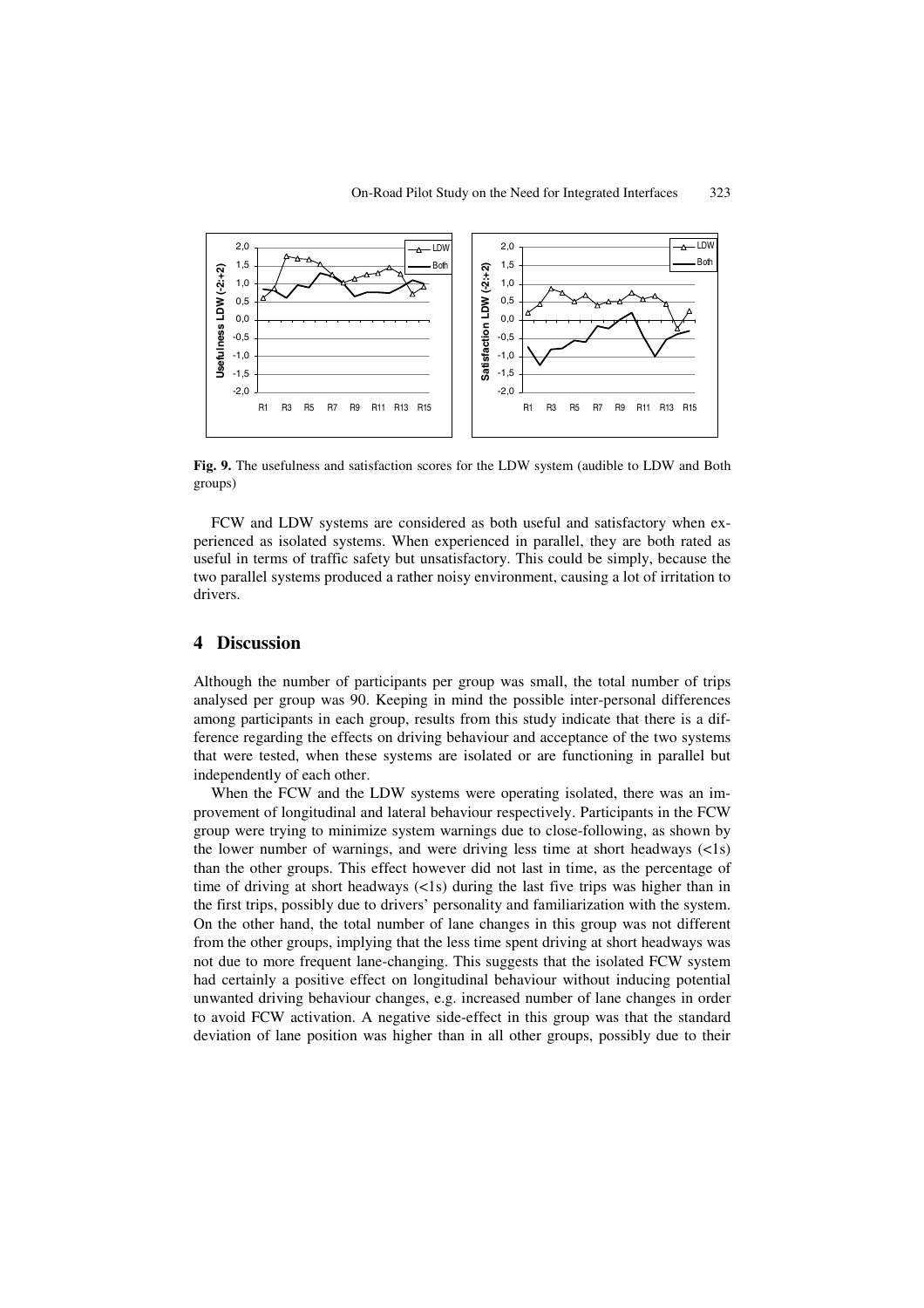#### 324 E. Portouli, V. Papakostopoulos, and N. Marmaras

concentration on longitudinal behaviour. The isolated FCW system was rated by them as useful and satisfactory.

Participants in the LDW group showed better lane keeping performance from the other groups, as the lower standard deviation of lane position and lower number of LDW warnings indicate, and they were using more often the direction lights during lane changes. These behavioural changes remained unaffected through trips, possibly due to drivers' personality. The number of FCW activations in the LDW group was less than in the reference group, possibly due to their more conservative driving style compared to the rest groups. These participants also rated the isolated LDW system as useful and satisfactory.

In the Both group in contrast, there was essentially no positive effect either in respect to longitudinal behaviour or in respect to lateral behaviour, in terms of number of warnings, driving at short headways and lane keeping performance. It seems like participants in the Both group paid no attention to the provided warnings. Their lane keeping performance was similar to the reference group. They drove at short distances more often than the reference group, possibly due to their driving style. Participants in this group rated both systems running in parallel as useful but not satisfactory.

Considering, the double number of warnings that participants in the Both group were receiving compared to the FCW and the LDW groups, and the resulting noisy environment that participants had to drive in, it was inexplicable why they did nothing in order to minimise the warnings. To answer this question, a follow-up telephone interview was conducted. From the answers to these interviews, it was found that trying to cope with both systems, generated a lot of frustration to participants, because the systems excessively delimitated their latitude of control compared to their usual driving style. Due to this frustration, several participants stated that they tried to pay attention to at least one of the two systems, but they soon abandoned this strategy as it was not effective, since the two types of warnings were not relevant to each other and were provided in different means, which created even more irritation and confusion to them.

These findings highlight the need for integration of the interfaces of in-vehicle systems. Several current and previous research efforts have been trying to design and develop integrated interfaces for in-vehicle systems. The key issues for an integrated interface could include the implementation of multimodal interface elements used by different systems, for example head-up displays, speech input/output, seats vibrators, haptic input devices, directional sound output, the prioritisation of warnings from multiple systems and scheduling of warnings according to the assigned priority level, thus avoiding conflicts between systems and the possibility for interface adaptivity according to the environmental scenario and the specific driver's state and preferences, taking always into consideration possible impact on driver's workload.

Further to this, it should be mentioned that the development of support systems has until now been based on a decomposition of the driving task and focuses on specific subtasks only. The most important outcome of our study is that such an approach imposes excessive delimitations to the driver, thus the real need is not to integrate all distinct systems, but to develop one unique system, that considers the entire driving task.